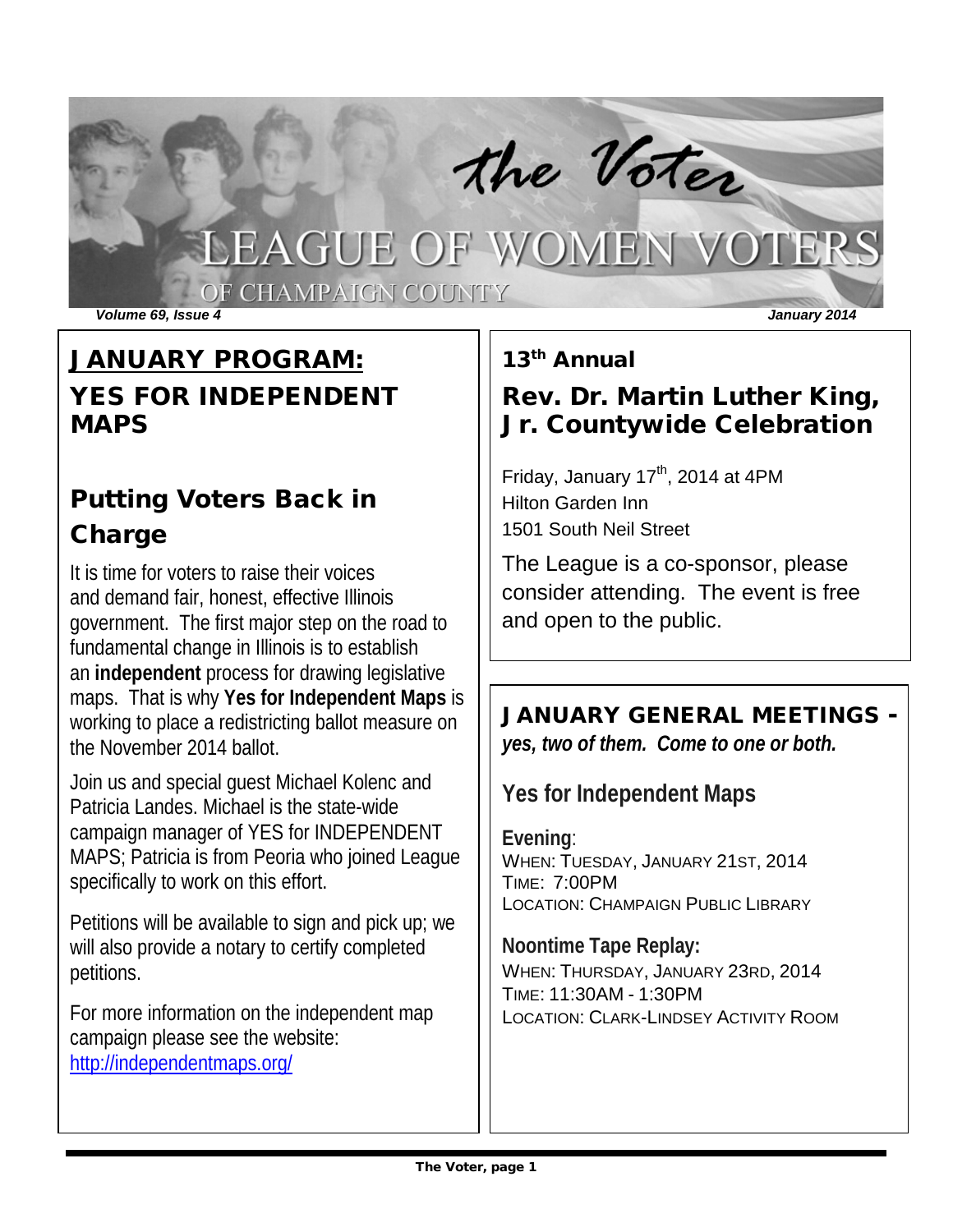### *LWVCC Board - 2013-2014*

President: Barbara Wysocki 1st VP (Organization):<br>217-359-2514  $2^{nd}$  VP (Program): Secretary:

Treasurer: Sandy Volk<br>217-367-7664 sal Communications: Criminal Justice Chair<br>217-328-0547 Membership Chair: Sue Phillips<br>217-359-8818 Newsletter Editor: Observer Corps: Betty Segal Resource Management: Margaret Olson<br>217-344-6390 ols Student Intern: Kim DeGiacomo Voter Service Chair: Carole Rebeiz

217-367-5014 [bwysocki16@gmail.com](mailto:bwysocki16@gmail.com)<br>Draanization): Trisha Crowley [tcrowley9491@gmail.com](mailto:tcrowley9491@gmail.com)<br>Theresa Michelson 217-344-4078 [thmichelson@gmail.com](mailto:thmichelson@gmail.com)<br>v: Vacant [sandyvolk803@gmail.com](mailto:sandyvolk803@gmail.com)<br>Debbie Rugg 217-621-7180 [debrugg@aol.com](mailto:debrugg@aol.com)<br>Justice Chair Gerri Kirchner 217-328-0547 [gerrikirchner@comcast.net](mailto:gerrikirchner@comcast.net)<br>Finance Drive: Antie Kolodziei Antje Kolodziej 217-356-1734 [antje@illinois.edu](mailto:antje@illinois.edu) [suephillips1018@att.net](mailto:suephillips1018@att.net) [michellejett1@gmail.com](mailto:michellejett1@gmail.com) 217-893-3080 [bssegal@mindspring.com](mailto:bssegal@mindspring.com) [olsonmjo@gmail.com](mailto:olsonmjo@gmail.com) 708-574-2957 degiaco1@illinois.edu 217-377-9148 [caroler57@comcast.net](mailto:caroler57@comcast.net) ster: Corrie Proksa<br>217-359-4959 corrier [corrieproksa@hotmail.com](mailto:corrieproksa@hotmail.com) Nominating Committee: Chair: Lois Gullerud Jan Anderson, Gerri Kirchner

Do you have friends or acquaintances who might be interested in the League? Email Sue Phillips at suephillips1018@att.net or phone her at 359-8818 with names and addresses and we will send them *the Voter* for the next three months.

## LWVIL 2014 ISSUES BRIEFING

Mark your calendars: the annual LWVIL Issues Briefing. This year's briefing will feature a plenary session on redistricting and another on fracking (hydraulic fracturing) and a targeted helpful workshop on the getting the word out on graduated income tax.

WHEN: Saturday, February 1st, 2014 at 8:30AM WHERE: University Center, 525 South State Street, **Chicago** Visit [www.lwvil.org](http://www.lwvil.org/) for the registration form.

Please contact Debbie Rugg if you are planning to attend to coordinate rides, 217-621-7180 and [debrugg@aol.com](mailto:debrugg@aol.com)

# PRESIDENT'S LETTER

League of Women Voters of Champaign County

Dear Members,

The cold and darkness of winter offers time to take stock of our accomplishments and matters still in progress. There is much to consider.

2013 commemorated the centennial of women suffrage in Illinois! Suffrage not only legitimized women's activity and interest in governance and public service, but challenges us to do more – educate ourselves and the community, encourage and engage citizens in their political processes. League's mission needs you to fulfill its purpose; what can you do?

Firstly, in 2014, League will co-sponsor candidate forums to inform us about those interested in public office in advance of March primaries. League needs you to attend the forums and ask questions.

League views and supports GRIT and the Independent Map referenda as significant reform in Illinois. The former invests all of us in the method of financing our state while the latter asks citizens to gather as an Independent Commission to determine legislative districts. League needs you to circulate petitions.

League has invested itself in building the future of jails and justice in Champaign County. We've done three programs on this topic, and we'll do another program in the fall as the discussion continues. League needs you to volunteer fresh eyes and ears on this complicated subject.

League's court-watching and observer pursuits extend our long-standing commitment to transparent government. Both require a strong League presence, a reporting system, an action component – all demanding that we be present to observe and report on the activities of governmental bodies. League needs more court watchers and observers.

Sincerely, *Barbara Wysocki* LWVCC President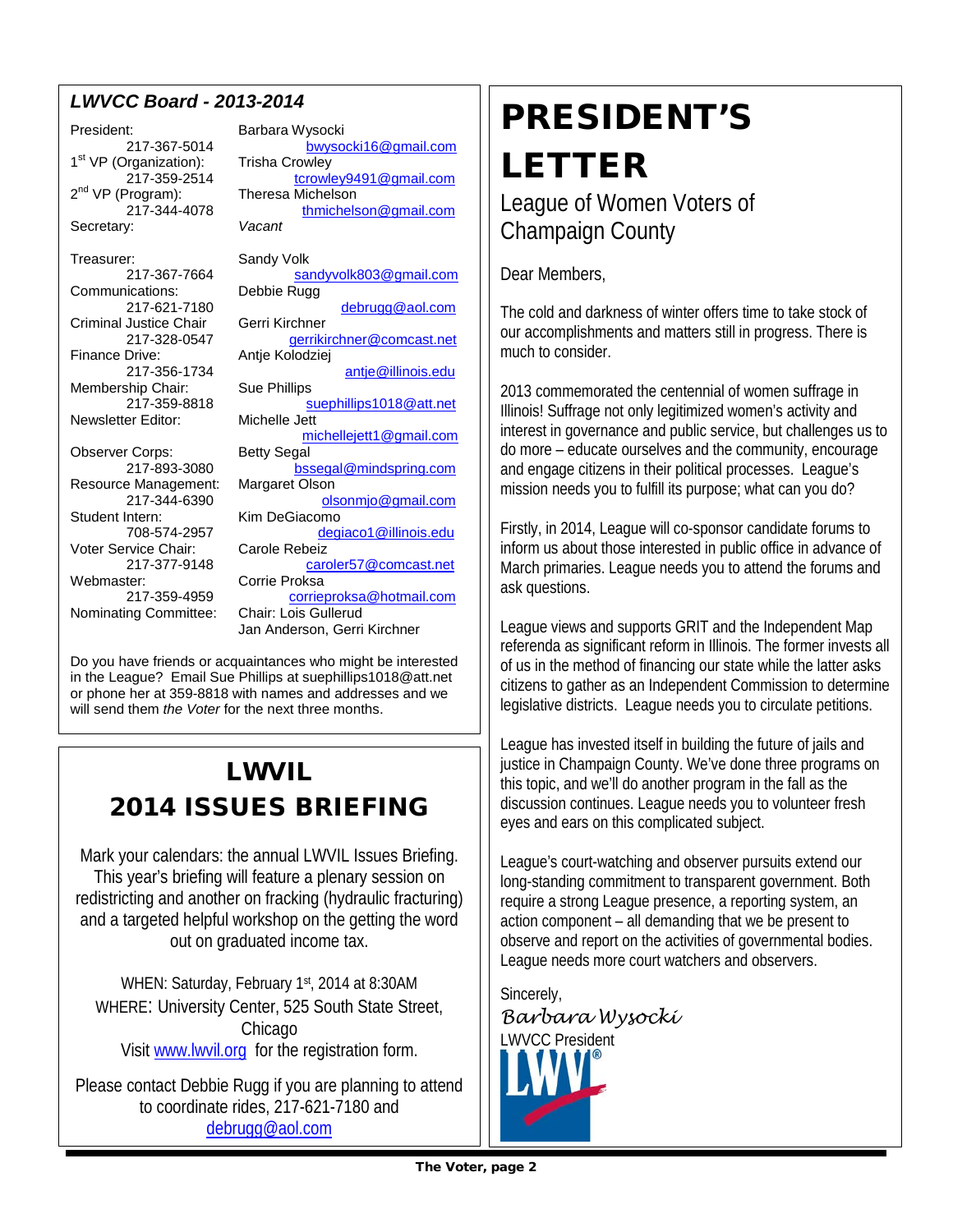# LWVCC says YES for INDEPENDENT MAPS!

YES for INDEPENDENT MAPS -- the state-wide petition drive to secure a constitutional amendment regarding drawing legislative districts every ten years by an independent citizens commission rather than the controlling legislative political party -- is in full gear! League supports this initiative, recognizing this change as a means to achieve greater transparency, honesty, and grassroots involvement in the legislative process. LWVIL is working for a second time and with a non-partisan network to obtain the necessary 298,000 signatures.

**Our League meeting on January 21st will focus on this campaign with guests Michael Kolenc and Patricia Landes. Michael is the state-wide campaign manager of YES for INDEPENDENT MAPS; Patricia is from Peoria who joined League specifically to work on this effort. Petitions will be available to sign and pick up; we will also provide a notary to certify completed petitions. Join League at the Champaign Public Library at 7:00 for this informational meeting.**

Statewide, the campaign goes well. Since September, twenty-five Illinois communities have been organized to promote the referendum, circulate petitions, and secure signatures. So far, the count is on target.

And in Champaign County? An active group has emerged consisting of LWV members: Wysocki, Volk, and Michelson along with Trent Shepherd, Diane & Ed Wilhite Al Nudo, Steve Beckett, Shirley Splittstoesser, and Sherry Steigmann to coordinate activities. Others too numerous to mention have signed or sought petitions.

In three months, 2703 signatures have been collected from Champaign County; 786 alone in the first half of December. All of us have been impressed with the popular enthusiasm for this amendment – many seeing it as an antidote for the corruption in Illinois government.

Local activities include: a presence at Farmers Market, tailgate parties, and civic organizations. We've met with the Chamber of Commerce who now have petitions available in their lobby to sign, pick up, and/or notarize. They are approaching member-businesses to do the same. In addition, the Chamber is working through its regional council to coordinate with other areas to promote the drive. Beckett & Webber has provided space for obtaining and notarizing petitions on the 1<sup>st</sup> Saturday of February and March beginning at 10:00 a.m.

On campus, Lex Tate's journalism class developed a marketing plan to organize UI and Parkland student groups. Implementation will begin in mid-January. The LWV Student Unit has already been circulating petitions both on campus and in their home communities.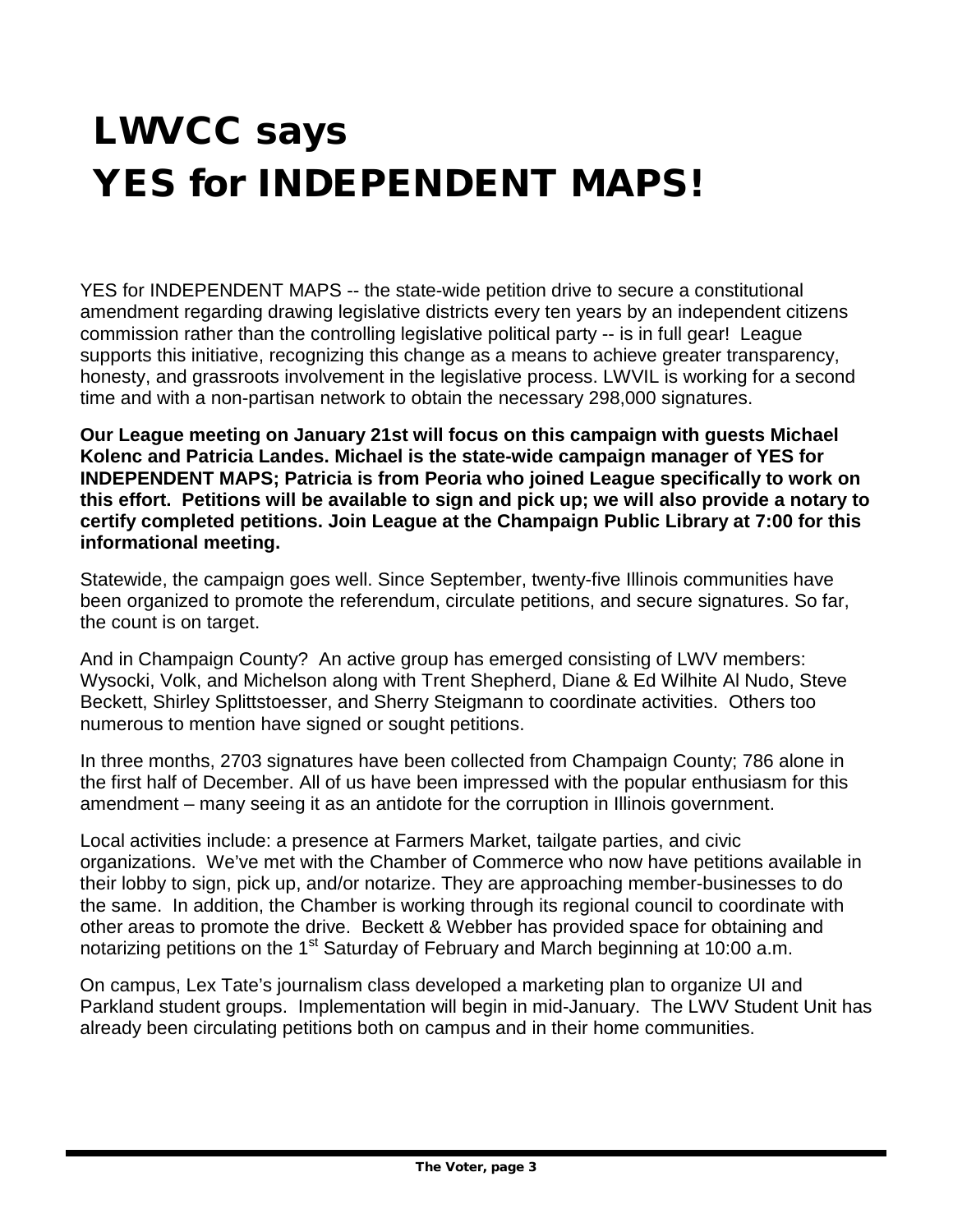# What can YOU do?

1) Check out the campaign's website

(www.IndependentMaps.org) for more information.

2) Circulate a petition (15 signatures to the page) among family, friends, and/or other organizations to which you belong 3) Encourage other organizations to invite a local speaker with YES for INDEPENDENT MAPS to make the case for this referendum

4) Be energetic; only hard work will encourage people to sign on and get us to the 298,000 signatures needed

## A MESSAGE FROM THE STATE LEAGUE

Take Action Yes for Independent Maps Campaign

Are you ready to help make Illinois state government more transparent and accountable and stop the process enabling one political party to gerrymander districts in its favor? Then request a petition from Yes for Independent Maps at [www.IndependentMaps.org](http://www.independentmaps.org/) or email Scott at [ssiebel@independentmaps.org](mailto:ssiebel@independentmaps.org) . Ask friends and family to sign the petition.

LWVIL is supporting the nonpartisan grassroots campaign Yes for Independent Maps to place the Illinois Independent Redistricting Amendment on the November 2014 ballot.

The 1970 Illinois Constitution's process of drawing state legislative districts has led to one political party having control of drawing all of Illinois's legislative districts, enabling that party to gerrymander districts in its favor, often enabling it to control these safe, incumbent-protected districts for 10 years. The Illinois Independent Redistricting Amendment would provide for a restructured, independent redistricting commission to draw the maps.

You may also contact Kathy Nesburg or Paula Lawson at *issues@lwvil.org* with questions about League involvement.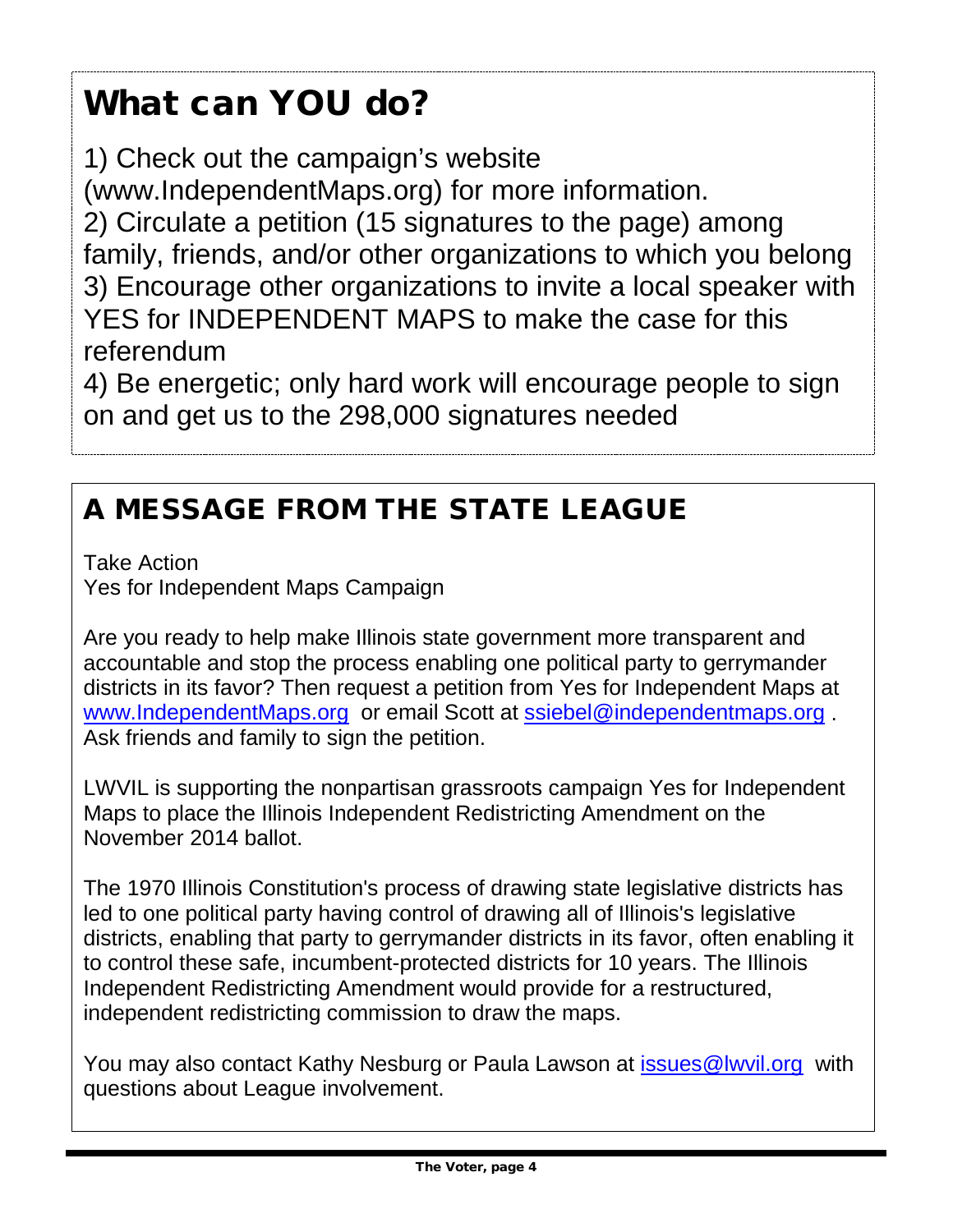| Membership Form - League of Women Voters of Champaign County                          |                                                     |                                                                                                                                                                                                                                |  |  |
|---------------------------------------------------------------------------------------|-----------------------------------------------------|--------------------------------------------------------------------------------------------------------------------------------------------------------------------------------------------------------------------------------|--|--|
|                                                                                       |                                                     | Date: the contract of the contract of the contract of the contract of the contract of the contract of the contract of the contract of the contract of the contract of the contract of the contract of the contract of the cont |  |  |
|                                                                                       |                                                     | Zip: the contract of the contract of the contract of the contract of the contract of the contract of the contract of the contract of the contract of the contract of the contract of the contract of the contract of the contr |  |  |
|                                                                                       |                                                     | Include this email address in the League Membership Directory? YES NO (please circle one)                                                                                                                                      |  |  |
| Please circle the type of membership:<br>Student Dues* \$5.00                         | Individual Dues* \$65.00<br>Household Dues* \$97.50 | #New Individual Dues \$32.50<br>#New Household Dues \$48.75                                                                                                                                                                    |  |  |
| # Dues for new members, for one year, are half the amount paid by continuing members. |                                                     | * Dues and donations are not tax deductible as charitable contributions from your federal income tax return. You may, however, make a tax deductible                                                                           |  |  |

\* Dues and donations are not tax deductible as charitable contributions from your federal income tax return. You may, however, make a tax deductible contribution to the Education Fund (of LWVCC) by writing a separate check made payable to "LWVIL Education Fund". Please include "Champaign County" on the memo line of your check to the Education Fund.

Check your *Voter* mailing label for the month your membership dues are payable.

Please make checks payable to LWVCC, and mail to: Sue Phillips, 1018 W William, Champaign, IL 61821

## Graduated Income Tax Amendment Update

By May 4, 2014, Illinois legislators must make a critical decision- whether or not to vote yes to legislation permitting a referendum amending the Illinois Constitution on the November 2014 general election ballot. This amendment would allow a fair tax instead of the current flat tax. Support for a fairer, more sustainable revenue system has long been an LWVIL position. In this workshop, Midwest Academy trainer and strategist Kate Barthelme will lead participants through strategic planning and strategies for organizing which will help League members effectively work to get this crucial legislation passed. Focus will be on influencing legislators to support the graduated rate income tax amendment. These strategies can be applied to other League advocacy efforts.